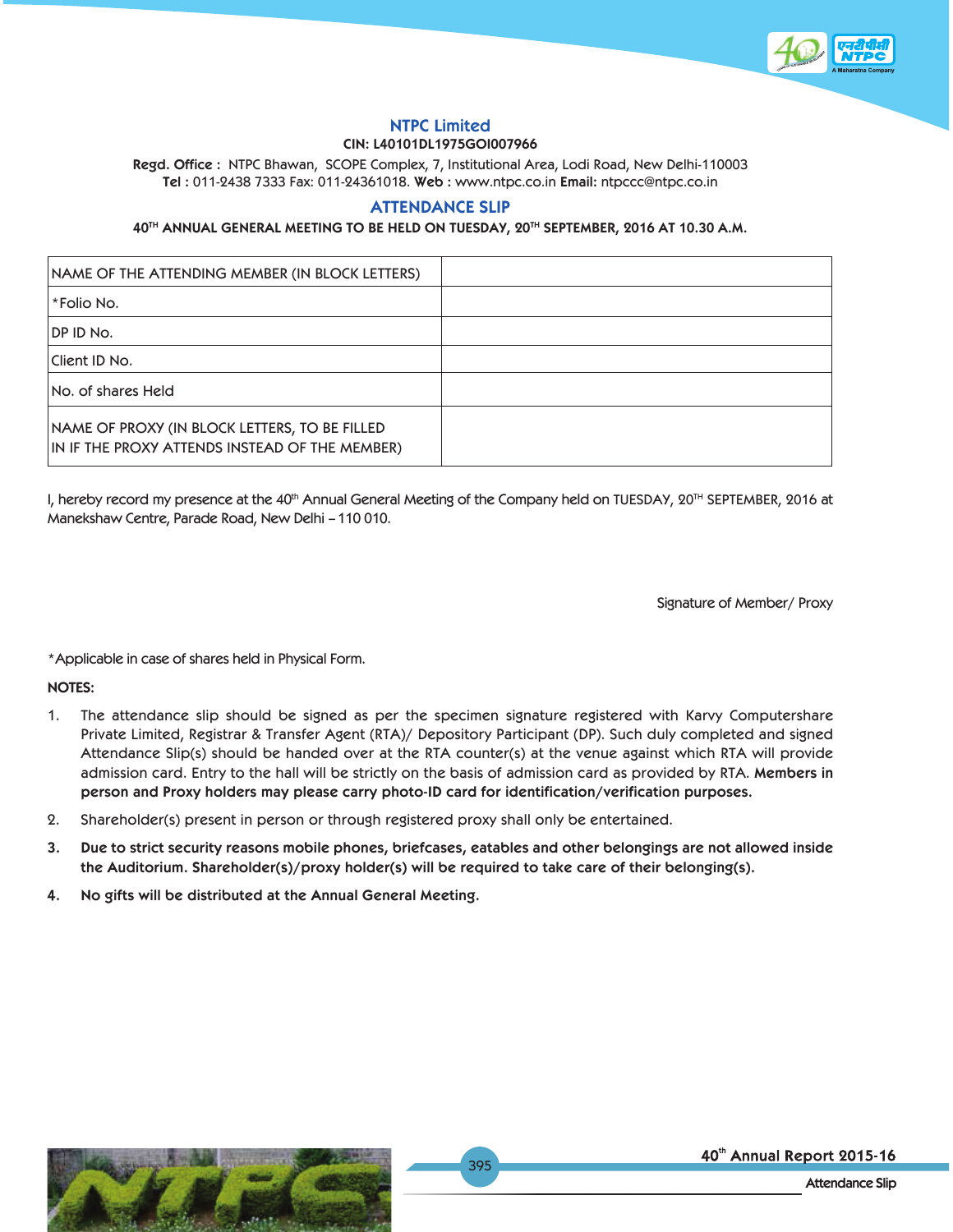

**NOTES**

| ------------ |  |
|--------------|--|
|              |  |
|              |  |
|              |  |
|              |  |
|              |  |
|              |  |
|              |  |
|              |  |
|              |  |
|              |  |
|              |  |
|              |  |
|              |  |
|              |  |
|              |  |
|              |  |
|              |  |
|              |  |
|              |  |
|              |  |
|              |  |
|              |  |
|              |  |
|              |  |
|              |  |
|              |  |
|              |  |
|              |  |
|              |  |
|              |  |
|              |  |

396

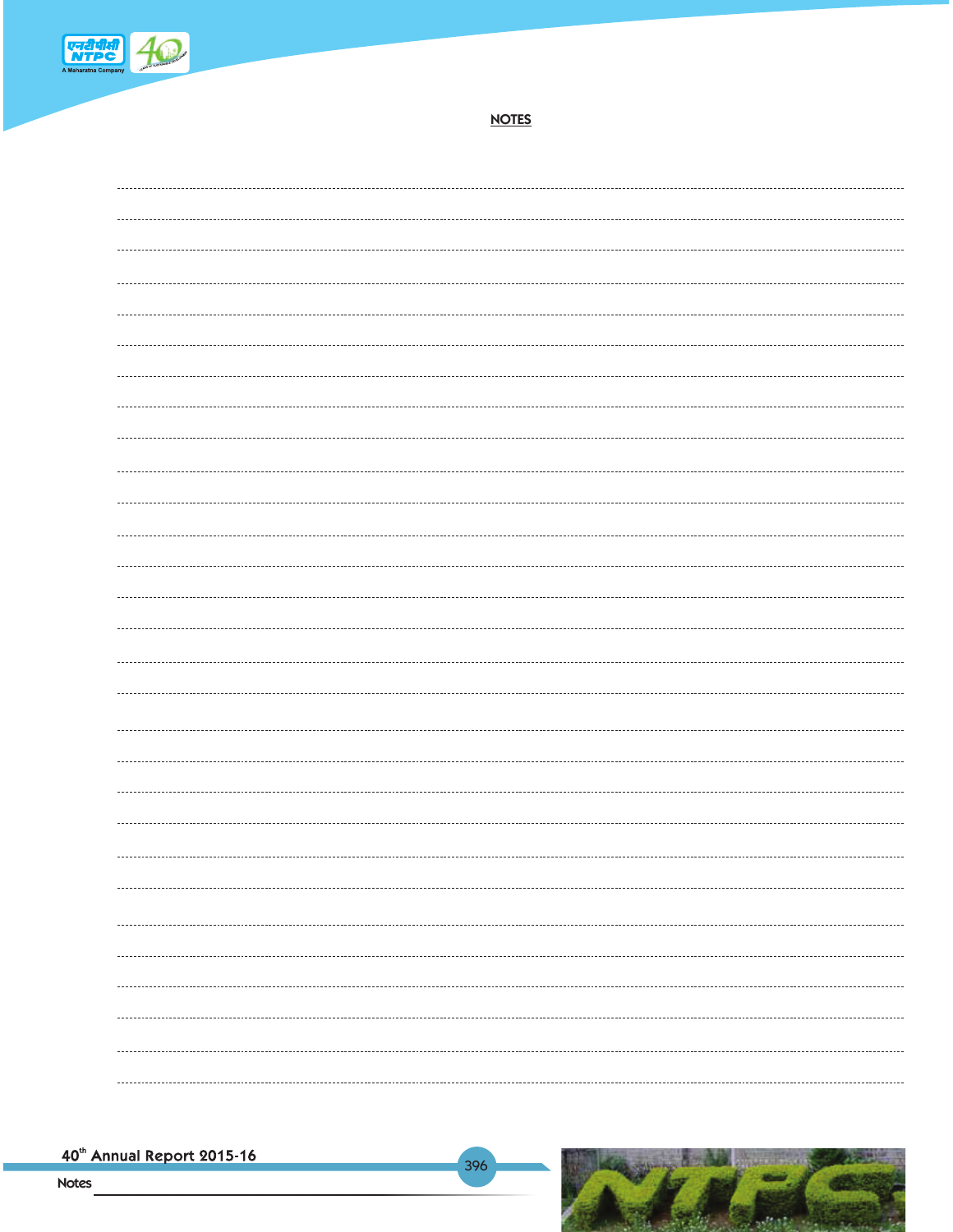#### **NTPC Limited CIN: L40101DL1975GOI007966**



**Regd. Office :** NTPC Bhawan, SCOPE Complex, 7, Institutional Area, Lodi Road, New Delhi-110 003

**Tel :** 011-2438 7333 **Fax:** 011-2436 1018 **Web :** www.ntpc.co.in **Email:** ntpccc@ntpc.co.in

#### **FORM OF PROXY**

| Name of the member (s):    |  |
|----------------------------|--|
| <b>Registered address:</b> |  |
| Folio No/DP ID-Client Id:  |  |
| Email ID                   |  |
| No. of Shares held         |  |

I/We, being the member (s) of …………. shares of the above named company, hereby appoint:

|    | Name:          |  |            |  |
|----|----------------|--|------------|--|
|    | Address:       |  | Signature: |  |
|    | E-mail Id:     |  |            |  |
|    | Or failing him |  |            |  |
| 2. | Name:          |  |            |  |
|    | Address:       |  | Signature: |  |
|    | E-mail Id:     |  |            |  |
|    | Or failing him |  |            |  |
| 3. | Name:          |  |            |  |
|    | Address:       |  | Signature: |  |
|    | E-mail Id:     |  |            |  |

as my/our proxy to attend and vote (on a poll) for me/us and on my/our behalf at the Annual General Meeting of the company, to be held on Tuesday, 20th September, 2016 at Manekshaw Centre, Parade Road, New Delhi – 110 010 and at any adjournment thereof in respect of such resolutions as are indicated below:

| Sr. | <b>Resolution</b>                                                                                           | For | <b>Against</b> |
|-----|-------------------------------------------------------------------------------------------------------------|-----|----------------|
| No. |                                                                                                             |     |                |
|     | <b>Ordinary Business</b>                                                                                    |     |                |
| 1.  | Adoption of audited Standalone financial statements and consolidated financial statement of the Company for |     |                |
|     | the year ended March 31, 2016, the reports of the Board of Directors and Auditors thereon.                  |     |                |
| 2.  | Confirmation of payment of interim dividend and to declare final dividend for the year 2015-16              |     |                |
| 3.  | Re-appointment of Shri S.C.Pandey (DIN: 03142319), who retires by rotation                                  |     |                |
| 4.  | Re-appointment of Shri Kulamani Biswal(DIN: 03318539), who retires by rotation                              |     |                |
| 5.  | Fixation of remuneration of Statutory Auditors                                                              |     |                |
|     | <b>Special Business</b>                                                                                     |     |                |
| 6.  | Appointment of Shri Gurdeep Singh (DIN: 00307037), as Chairman & Managing Director                          |     |                |
|     | Appointment of Shri Aniruddha Kumar (DIN: 07325440), as Director                                            |     |                |
| 8.  | Appointment of Shri Rajesh Jain (DIN: 00103150), as Independent Director                                    |     |                |
| ۱9. | Appointment of Dr. Gauri Trivedi (DIN: 06502788), as Independent Director                                   |     |                |
| 10. | Appointment of Shri Seethapathy Chander (DIN: 02336635) as Independent Director                             |     |                |
| 11. | Raising of funds upto ₹15,000 Crore through issue of Bonds/Debentures on Private Placement basis            |     |                |
| 12. | $\mid$ Ratification of remuneration of the Cost Auditors for the financial year 2016-17                     |     |                |
|     |                                                                                                             |     |                |

| Signed this day of 2016  |                              | Affix Revenue        |  |
|--------------------------|------------------------------|----------------------|--|
|                          |                              | Stamp of<br>$Rs.1/-$ |  |
| Signature of shareholder | Signature of Proxy holder(s) |                      |  |

**NOTES:**

- 1. This form of proxy in order to be effective should be duly completed and deposited at the Registered Office of the Company, not less than 48 hours before the commencement of the meeting.
- 2. The Proxy Form should be signed across the stamp as per specimen signature registered with the R&TA/Depository Participant (DP).
- 3. Please put 'X' in the appropriate column against the resolutions indicated in the Box. If you leave the 'For' or 'Against' column blank against any or all the resolutions, your Proxy will be entitled to vote in the manner as he/she thinks appropriate.
- 4. Appointing a proxy does not prevent a member from attending the meeting in person, if he so wishes. 5. In the case of joint holders, the signature of any one holder will be sufficient, but names of all the joint holders should be stated.

| <b>USER ID</b> |                               |
|----------------|-------------------------------|
|                | <b>PIN</b><br><b>PASSWORD</b> |
|                |                               |
|                |                               |
|                |                               |

397

Note: Please read instructions given overleaf carefully before voting electronically.



## 40th Annual Report 2015-16

**Form of Proxy**